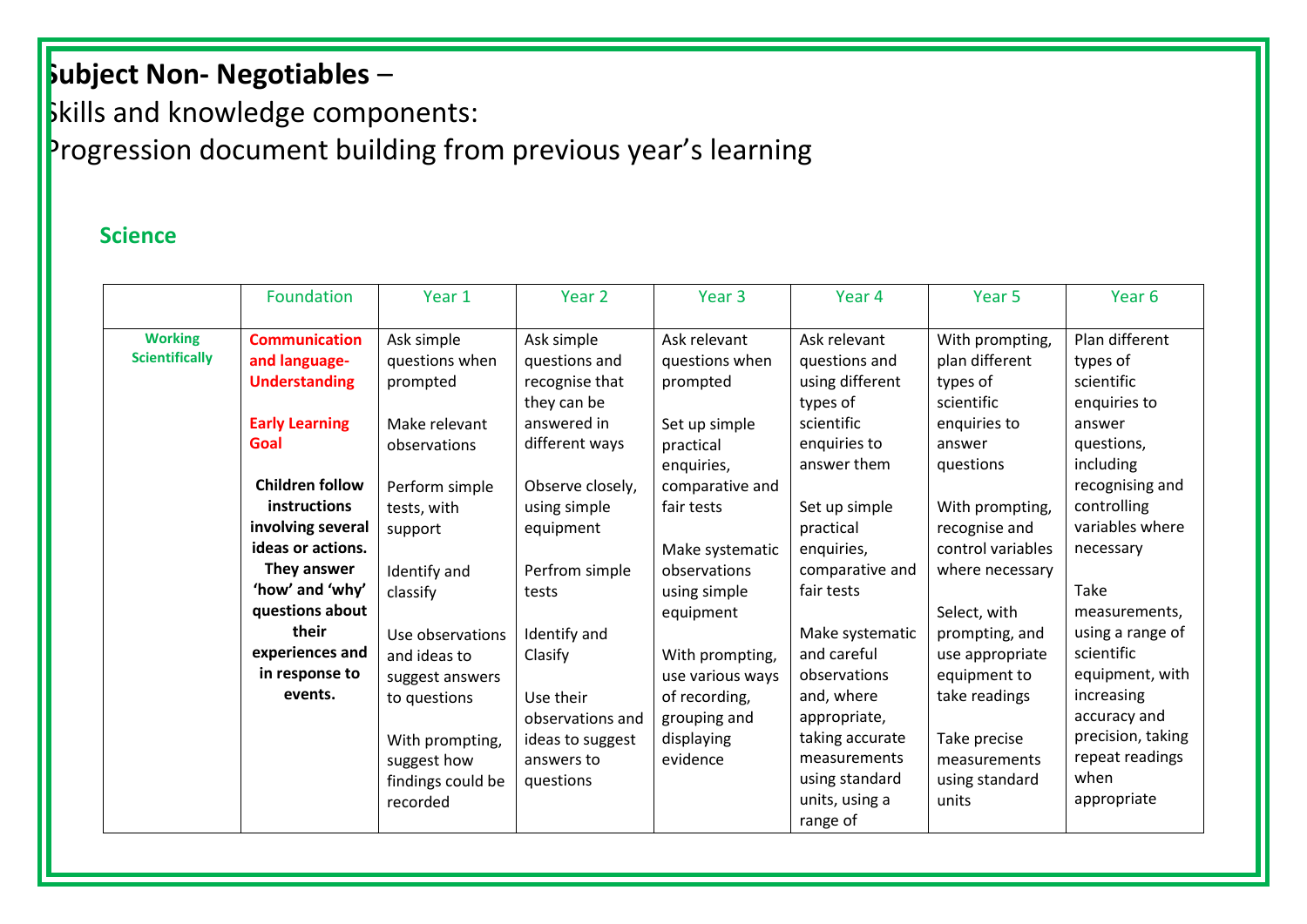### **Skills and knowledge components:**

|  |  | Gather and     | Suggest how       | equipment,        | Take and process  | recording data    |
|--|--|----------------|-------------------|-------------------|-------------------|-------------------|
|  |  | record data to | findings could be | including         | repeat readings   | and results of    |
|  |  | help in        | reported          | thermometers      |                   | increasing        |
|  |  | answering      |                   | and data loggers  | Record data and   | complexity using  |
|  |  | questions      | With prompting,   |                   | results           | scientific        |
|  |  |                | suggest           | Gather, record,   |                   | diagrams and      |
|  |  |                | conclusions from  | classify and      | Record data       | labels,           |
|  |  |                | enquiries         | present data in a | using labelled    | classification    |
|  |  |                |                   | variety of ways   | diagrams, keys,   | keys, tables,     |
|  |  |                | Identify          | to help in        | tables and charts | scatter graphs,   |
|  |  |                | differences,      | answering         |                   | bar and line      |
|  |  |                | similarities or   | questions         | Use line graphs   | graphs            |
|  |  |                | changes related   |                   | to record data    |                   |
|  |  |                | to simple         | Record findings   |                   | Use test results  |
|  |  |                | scientific ideas  | using simple      | Report and        | to make           |
|  |  |                | and processes     | scientific        | present findings  | predictions to    |
|  |  |                |                   | language,         | from enquiries,   | set up further    |
|  |  |                | Use               | drawings,         | including         | comparative and   |
|  |  |                | straightforward   | labelled          | conclusions and,  | fair tests        |
|  |  |                | scientific        | diagrams, keys,   | with prompting,   |                   |
|  |  |                | evidence to       | bar charts, and   | suggest causal    | Reportg and       |
|  |  |                | answer            | tables            | relationships     | present findings  |
|  |  |                | questions or to   |                   |                   | from enquiries,   |
|  |  |                | support their     | Report on         | With support,     | including         |
|  |  |                | findings.         | findings from     | present findings  | conclusions,      |
|  |  |                |                   | enquiries,        | from enquiries    | causal            |
|  |  |                | Suggest possible  | including oral    | orally and in     | relationships and |
|  |  |                | improvements or   | and written       | writing           | explanations of   |
|  |  |                | further questions | explanations,     |                   | and a degree of   |
|  |  |                | to investigate    | displays or       | With prompting,   | trust in results, |
|  |  |                |                   | presentations of  | identify that not | in oral and       |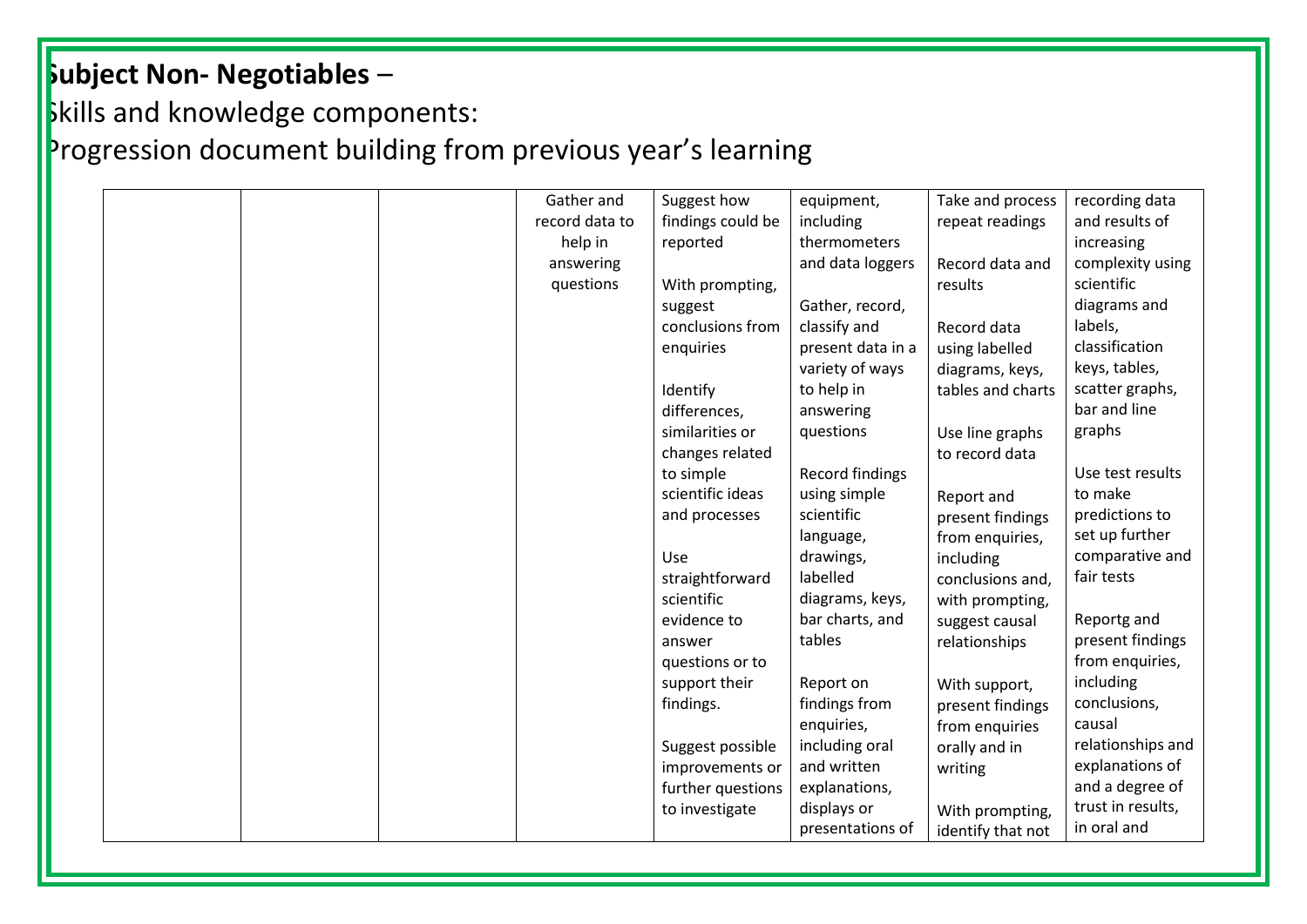### **Skills and knowledge components:** Progression document building from previous year's learning

|  |  |  | results and       | all results may | written forms       |
|--|--|--|-------------------|-----------------|---------------------|
|  |  |  | conclusions       | be trustworthy  | such as displays    |
|  |  |  |                   |                 | and other           |
|  |  |  | Use results to    | Suggest how     | presentations       |
|  |  |  | draw simple       | evidence can    |                     |
|  |  |  | conclusions,      | support         | Identify scientific |
|  |  |  | make predictions  | conclusions     | evidence that       |
|  |  |  | for new values,   |                 | has been used to    |
|  |  |  | suggest           | Suggest further | support or refute   |
|  |  |  | improvements      | comparative or  | ideas or            |
|  |  |  | and raise further | fair tests      | arguments           |
|  |  |  | questions         |                 |                     |
|  |  |  |                   |                 |                     |
|  |  |  | Identify          |                 |                     |
|  |  |  | differences,      |                 |                     |
|  |  |  |                   |                 |                     |
|  |  |  | similarities or   |                 |                     |
|  |  |  | changes related   |                 |                     |
|  |  |  | to simple         |                 |                     |
|  |  |  | scientific ideas  |                 |                     |
|  |  |  | and processes     |                 |                     |
|  |  |  |                   |                 |                     |
|  |  |  | Use               |                 |                     |
|  |  |  | straightforward   |                 |                     |
|  |  |  | scientific        |                 |                     |
|  |  |  | evidence to       |                 |                     |
|  |  |  | answer            |                 |                     |
|  |  |  | questions or to   |                 |                     |
|  |  |  | support their     |                 |                     |
|  |  |  | findings.         |                 |                     |
|  |  |  |                   |                 |                     |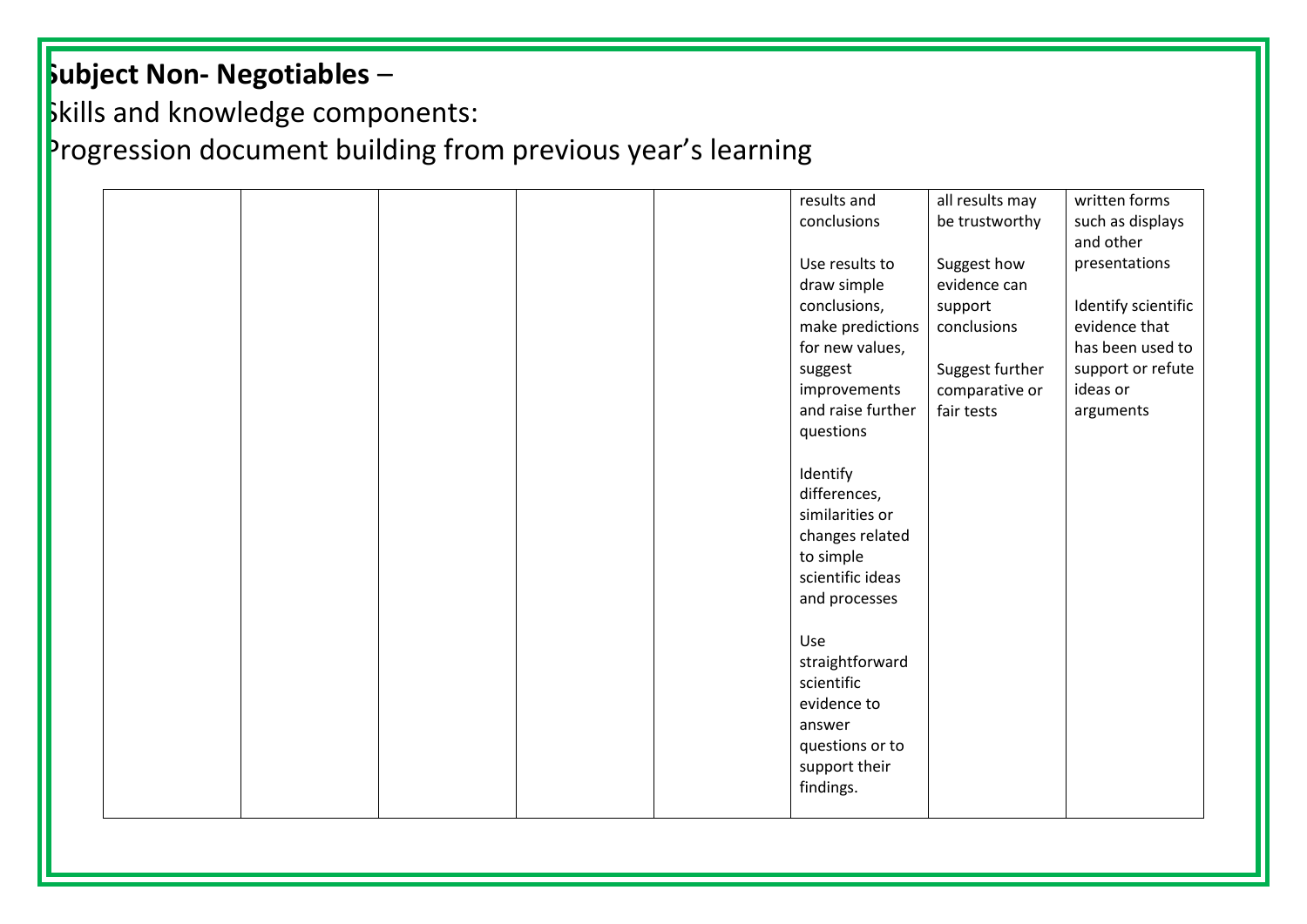**Skills and knowledge components:** 

| <b>Plants</b> |                        | Identify and       | Observe and      | Identify and       |  |  |
|---------------|------------------------|--------------------|------------------|--------------------|--|--|
|               | <b>See boxes below</b> | name a variety     | describe how     | describe the       |  |  |
|               | in living thins        | of common wild     | seeds and bulbs  | functions of       |  |  |
|               |                        | and garden         | grow into        | different parts of |  |  |
|               |                        | plants, including  | mature plants    | flowering plants:  |  |  |
|               |                        | deciduous and      |                  | roots,             |  |  |
|               |                        | evergreen trees    | Find out and     | stem/trunk,        |  |  |
|               |                        |                    | describe how     | leaves and         |  |  |
|               |                        | Identify and       | plants need      | flowers            |  |  |
|               |                        | describe the       | water, light and |                    |  |  |
|               |                        | basic structure of | a suitable       | Explore the        |  |  |
|               |                        | a variety of       | temperature to   | requirements of    |  |  |
|               |                        | common             | grow and stay    | plants for life    |  |  |
|               |                        | flowering plants,  | healthy          | and growth (air,   |  |  |
|               |                        | including trees    |                  | light, water,      |  |  |
|               |                        |                    |                  | nutrients from     |  |  |
|               |                        |                    |                  | soil, and room to  |  |  |
|               |                        |                    |                  | grow) and how      |  |  |
|               |                        |                    |                  | they vary from     |  |  |
|               |                        |                    |                  | plant to plant     |  |  |
|               |                        |                    |                  |                    |  |  |
|               |                        |                    |                  | Investigate the    |  |  |
|               |                        |                    |                  | way in which       |  |  |
|               |                        |                    |                  | water is           |  |  |
|               |                        |                    |                  | transported        |  |  |
|               |                        |                    |                  | within plants      |  |  |
|               |                        |                    |                  |                    |  |  |
|               |                        |                    |                  | Explore the part   |  |  |
|               |                        |                    |                  | that flowers play  |  |  |
|               |                        |                    |                  | in the life cycle  |  |  |
|               |                        |                    |                  | of flowering       |  |  |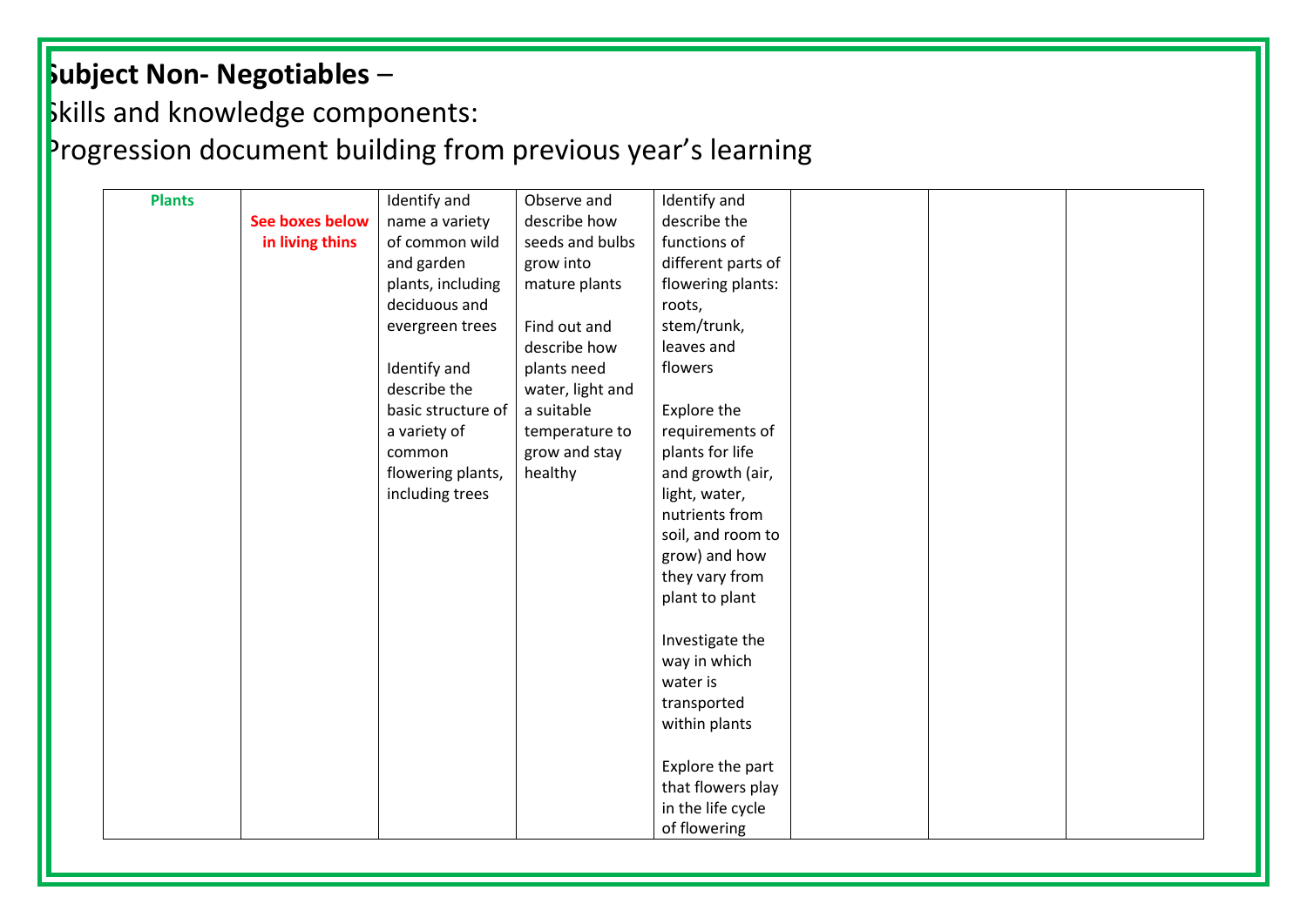### **Skills and knowledge components:**

|                |                   |                   |                    | plants, including<br>pollination, seed<br>formation and<br>seed dispersal |                    |                |                  |
|----------------|-------------------|-------------------|--------------------|---------------------------------------------------------------------------|--------------------|----------------|------------------|
|                |                   |                   |                    |                                                                           |                    |                |                  |
| <b>Animals</b> | <b>Physical</b>   | Identify and      | Notice that        | Identify that                                                             | Describe the       | Describe the   | Identify and     |
| including      | development-      | name a variety    | animals,           | animals,                                                                  | simple functions   | changes as     | name the main    |
| humans.        | health and self-  | of common         | including          | including                                                                 | of the basic parts | humans develop | parts of the     |
|                | care              | animals including | humans, have       | humans, need                                                              | of the digestive   | to old age     | human            |
|                | 40-60             | fish, amphibians, | offspring which    | the right types                                                           | system in          |                | circulatory      |
|                | Eats a healthy    | reptiles, birds   | grow into adults   | and amount of                                                             | humans             |                | system, and      |
|                | range of          | and mammals       |                    | nutrition, and                                                            |                    |                | describe the     |
|                | foodstuffs and    |                   | Find out about     | that they cannot                                                          | Identify the       |                | functions of the |
|                | understands       | Identify and      | and describe the   | make their own                                                            | different types of |                | heart, blood     |
|                | need for variety  | name a variety    | basic needs of     | food; they get                                                            | teeth in humans    |                | vessels and      |
|                | in food.          | of common         | animals,           | nutrition from                                                            | and their simple   |                | blood            |
|                | •Shows some       | animals that are  | including          | what they eat                                                             | functions          |                |                  |
|                | understanding     | carnivores,       | humans, for        |                                                                           |                    |                | Recognise the    |
|                | that good         | herbivores and    | survival (water,   | Identify that                                                             | Construct and      |                | impact of diet,  |
|                | practices with    | omnivores         | food and air)      | humans and                                                                | interpret a        |                | exercise, drugs  |
|                | regard to         |                   |                    | some other                                                                | variety of food    |                | and lifestyle on |
|                | exercise, eating, | Describe and      | Describe the       | animals have                                                              | chains,            |                | the way their    |
|                | sleeping and      | compare the       | importance for     | skeletons and                                                             | identifying        |                | bodies function  |
|                | hygiene can       | structure of a    | humans of          | muscles for                                                               | producers,         |                |                  |
|                | contribute to     | variety of        | exercise, eating   | support,                                                                  | predators and      |                | Describe the     |
|                | good health.      | common animals    | the right          | protection and                                                            | prey               |                | ways in which    |
|                | •Shows            | (fish,            | amounts of         | movement                                                                  |                    |                | nutrients and    |
|                | understanding     | amphibians,       | different types of |                                                                           |                    |                | water are        |
|                | of the need for   | reptiles, birds   |                    |                                                                           |                    |                | transported      |
|                | safety when       |                   |                    |                                                                           |                    |                | within animals,  |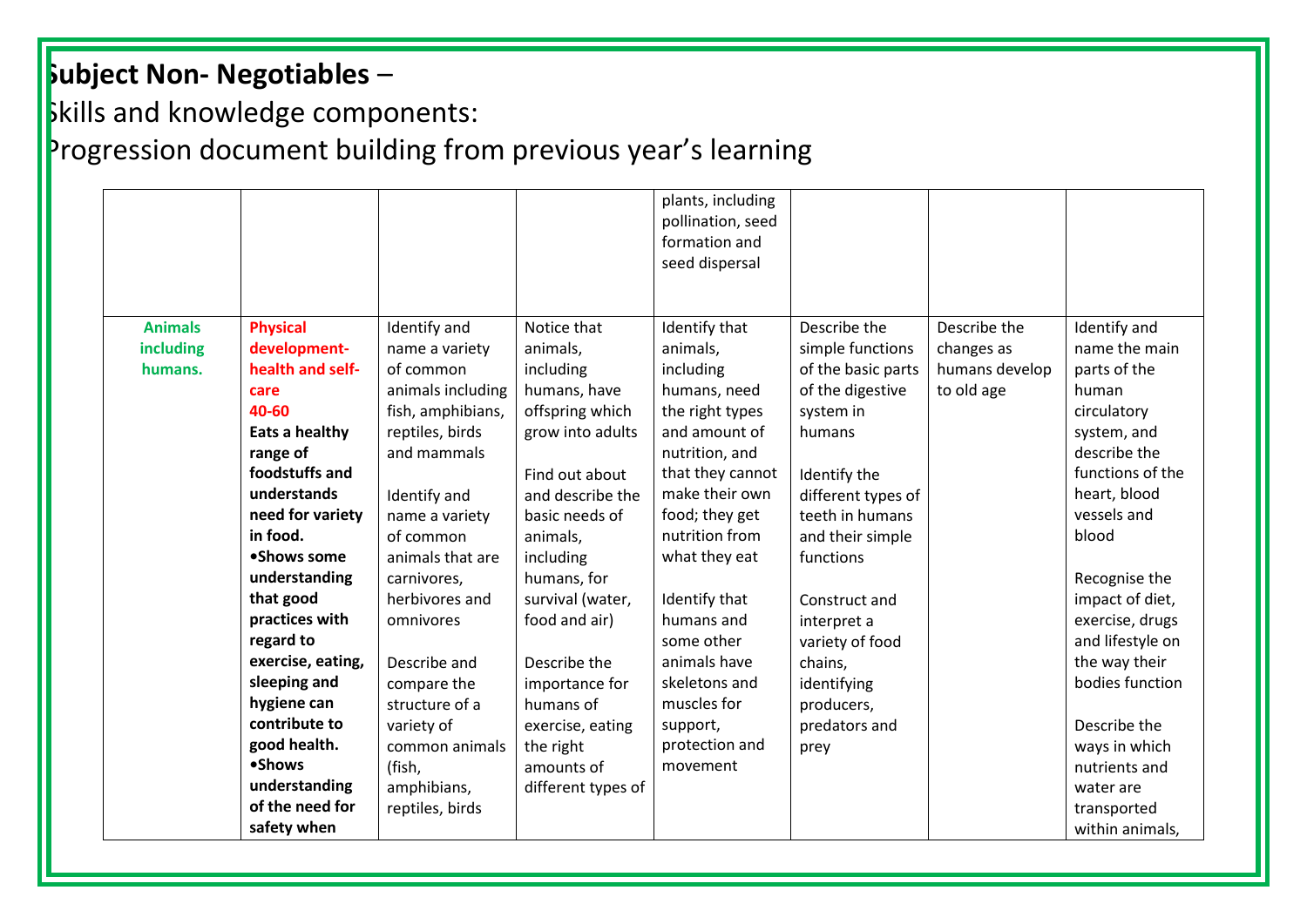Skills and knowledge components:

|                  | tackling new           | and mammals        | food, and           |  | including |
|------------------|------------------------|--------------------|---------------------|--|-----------|
|                  | challenges, and        | including pets)    | hygiene             |  | humans    |
|                  | considers and          |                    |                     |  |           |
|                  | manages some           | Identify, name,    |                     |  |           |
|                  | risks.                 | draw and label     |                     |  |           |
|                  |                        | the basic parts of |                     |  |           |
|                  |                        | the human body     |                     |  |           |
|                  | <b>Early Learning</b>  | and say which      |                     |  |           |
|                  | Goal                   | part of the body   |                     |  |           |
|                  | <b>Children follow</b> | is associated      |                     |  |           |
|                  | instructions           | with each sense    |                     |  |           |
|                  | involving several      |                    |                     |  |           |
|                  | ideas or actions.      |                    |                     |  |           |
|                  | They answer            |                    |                     |  |           |
|                  | 'how' and 'why'        |                    |                     |  |           |
|                  | questions about        |                    |                     |  |           |
|                  | their                  |                    |                     |  |           |
|                  | experiences            |                    |                     |  |           |
| <b>Everyday</b>  |                        | Distinguish        | Identify and        |  |           |
| <b>Materials</b> |                        | between an         | compare the         |  |           |
|                  | See box below in       | object and the     | suitability of a    |  |           |
|                  | living things          | material from      | variety of          |  |           |
|                  |                        | which it is made   | everyday            |  |           |
|                  |                        |                    | materials,          |  |           |
|                  |                        | Identify and       | including wood,     |  |           |
|                  |                        | name a variety     | metal, plastic,     |  |           |
|                  |                        | of everyday        | glass, brick, rock, |  |           |
|                  |                        | materials,         | paper and           |  |           |
|                  |                        | including wood,    | cardboard for       |  |           |
|                  |                        | plastic, glass,    | particular uses     |  |           |
|                  |                        |                    |                     |  |           |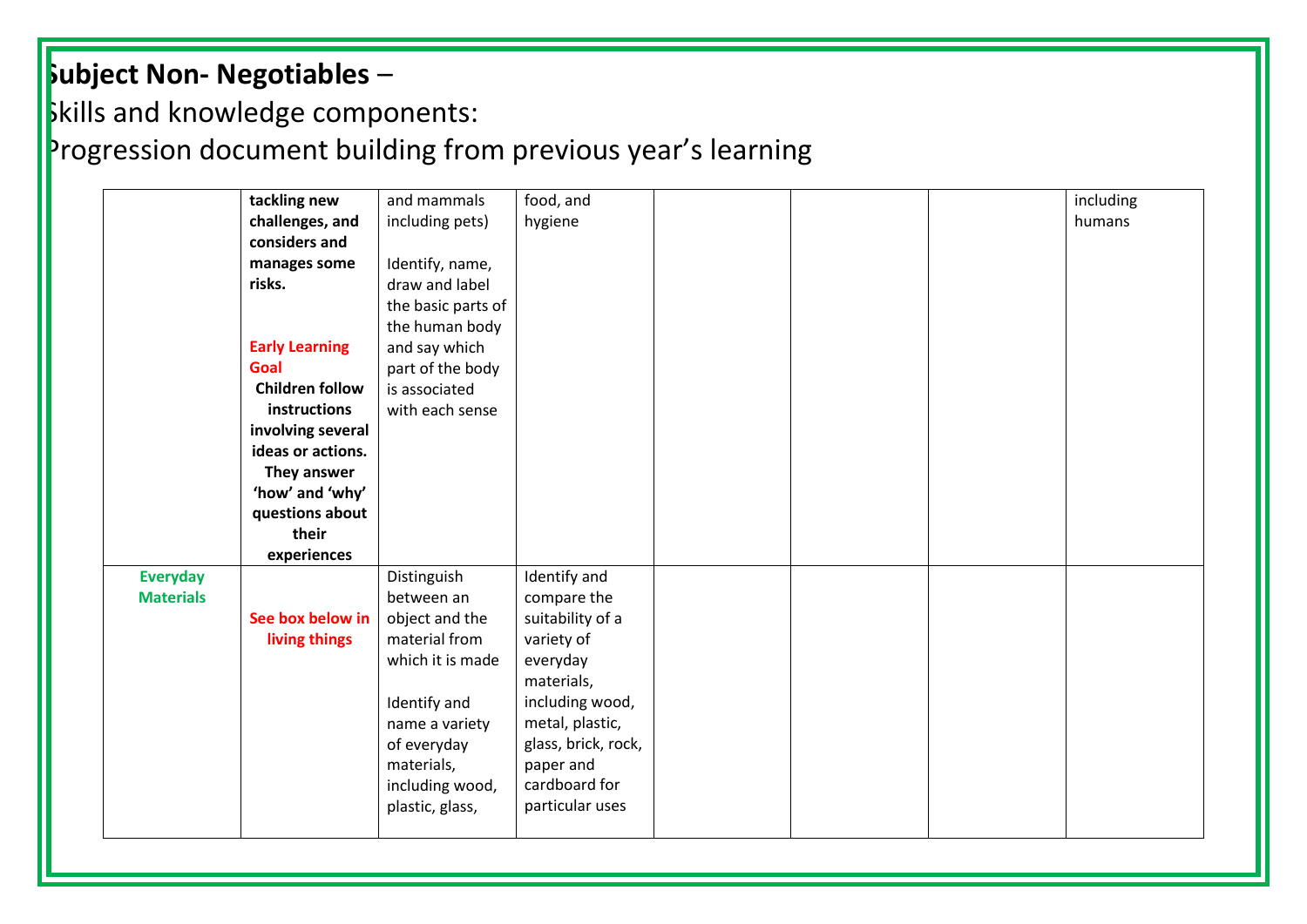**Skills and knowledge components:** 

|                     | Find out how the<br>metal, water,<br>and rock<br>shapes of solid<br>objects made<br>from some<br>Describe the<br>materials can be<br>simple physical<br>changed by<br>properties of a<br>variety of<br>squashing,<br>bending, twisting<br>everyday<br>and stretching<br>materials<br>Compare and<br>group together a<br>variety of<br>everyday<br>materials on the<br>basis of their<br>simple physical<br>properties |
|---------------------|-----------------------------------------------------------------------------------------------------------------------------------------------------------------------------------------------------------------------------------------------------------------------------------------------------------------------------------------------------------------------------------------------------------------------|
| Seasonal<br>Changes | Observe changes<br>across the 4<br>seasons<br>Observe and<br>describe weather<br>associated with<br>the seasons and<br>how day length<br>varies                                                                                                                                                                                                                                                                       |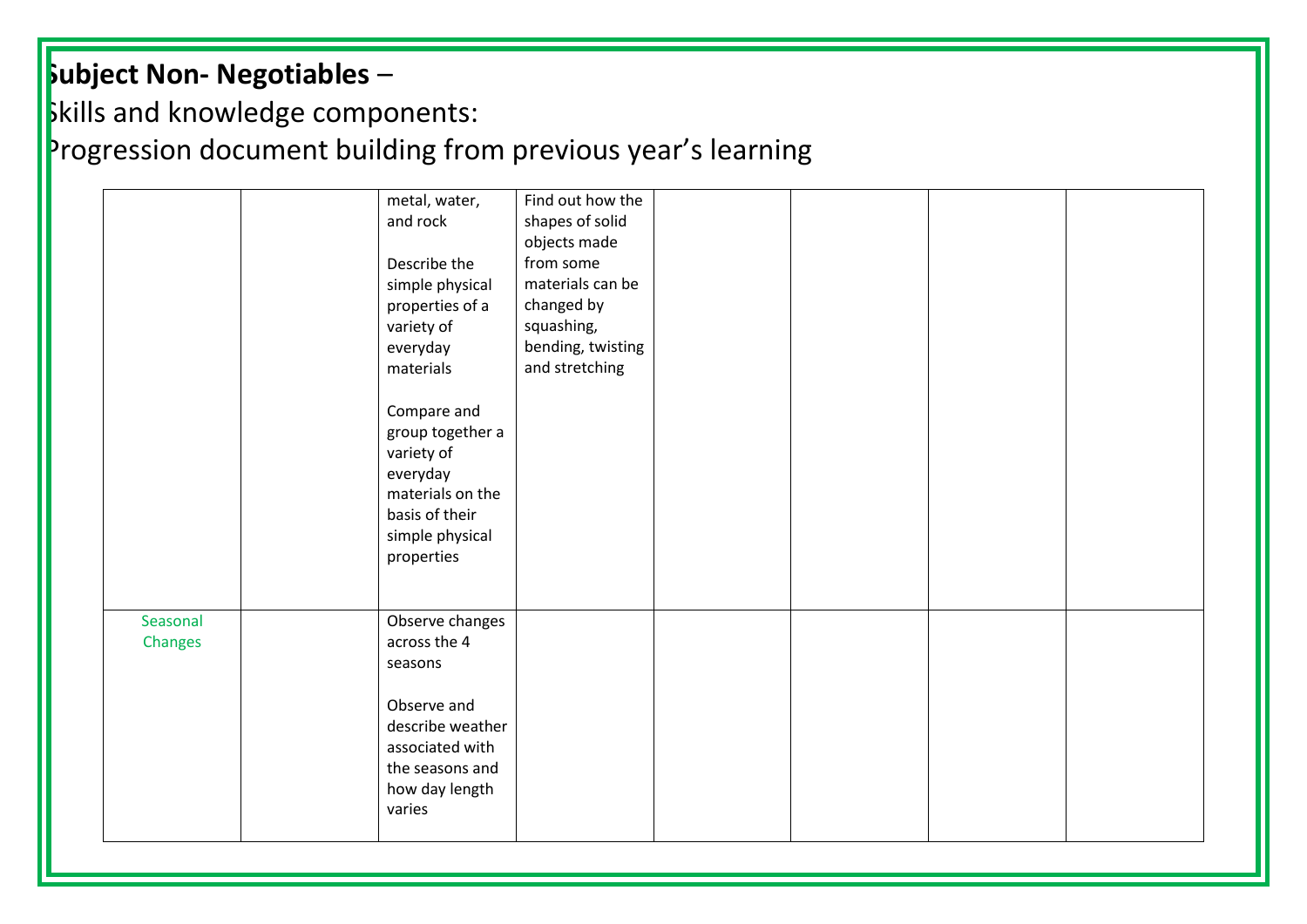**Skills and knowledge components:** 

| <b>Living things and</b> | <b>Understanding</b> | Explore and        | Recognise that    | Describe the       | Describe how       |
|--------------------------|----------------------|--------------------|-------------------|--------------------|--------------------|
| their habitats           | the world-The        | compare the        | living things can | differences in     | living things are  |
|                          | <b>World</b>         | differences        | be grouped in a   | the life cycles of | classified into    |
|                          | 30-50 months         | between things     | variety of ways   | a mammal, an       | broad groups       |
|                          | •Comments and        | that are living,   |                   | amphibian, an      | according to       |
|                          | asks questions       | dead, and things   | Explore and use   | insect and a bird  | common             |
|                          | about aspects of     | that have never    | classification    |                    | observable         |
|                          | their familiar       | been alive         | keys to help      | Describe the life  | characteristics    |
|                          | world such as        |                    | group, identify   | process of         | and based on       |
|                          | the place where      | Identify that      | and name a        | reproduction in    | similarities and   |
|                          | they live or the     | most living        | variety of living | some plants and    | differences,       |
|                          | natural world.       | things live in     | things in their   | animals.           | including micro-   |
|                          | •Can talk about      | habitats to which  | local and wider   |                    | organisms,         |
|                          | some of the          | they are suited    | environment       |                    | plants and         |
|                          | things they have     | and describe       |                   |                    | animals            |
|                          | observed such        | how different      | Recognise that    |                    |                    |
|                          | as                   | habitats provide   | environments      |                    | Give reasons for   |
|                          | plants, animals,     | for the basic      | can change and    |                    | classifying plants |
|                          | natural and          | needs of           | that this can     |                    | and animals        |
|                          | found objects.       | different kinds of | sometimes pose    |                    | based on specific  |
|                          | •Talks about         | animals and        | dangers to living |                    | characteristics    |
|                          | why things           | plants, and how    | things            |                    |                    |
|                          | happen and how       | they depend on     |                   |                    |                    |
|                          | things work.         | each other         |                   |                    |                    |
|                          | •Developing an       |                    |                   |                    |                    |
|                          | understanding        | Identify and       |                   |                    |                    |
|                          | of growth, decay     | name a variety     |                   |                    |                    |
|                          | and changes          | of plants and      |                   |                    |                    |
|                          | over time.           | animals in their   |                   |                    |                    |
|                          |                      | habitats,          |                   |                    |                    |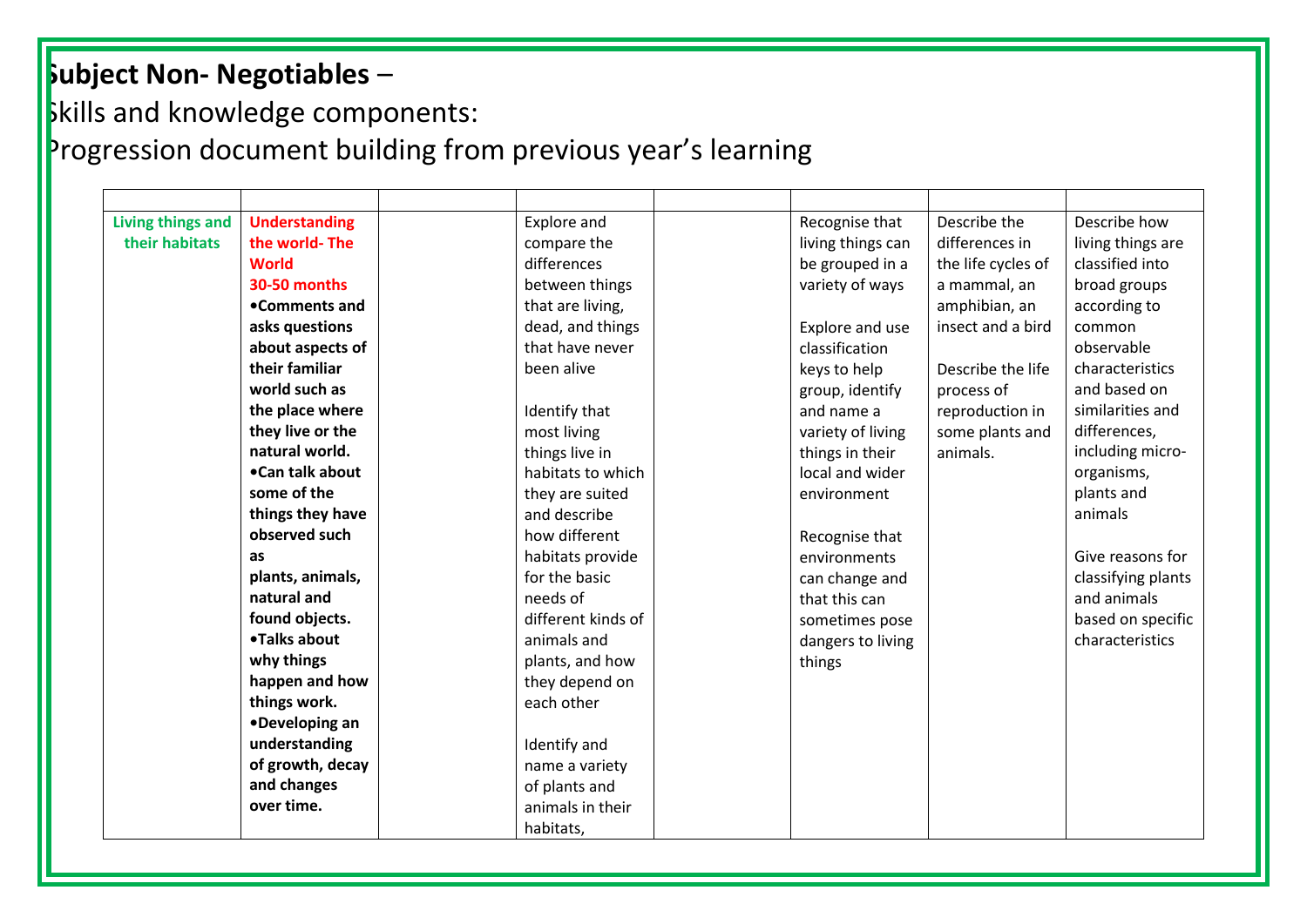### **Subject Non- Negotiables** – **Skills and knowledge components:** Progression document building from previous year's learning

| •Shows care and       | including        |  |  |
|-----------------------|------------------|--|--|
| concern for           | microhabitats    |  |  |
| living things and     |                  |  |  |
| the environment       | Describe how     |  |  |
|                       | animals obtain   |  |  |
| <b>40-60 months</b>   | their food from  |  |  |
| •Looks closely at     | plants and other |  |  |
| similarities,         | animals, using   |  |  |
| differences,          | the idea of a    |  |  |
| patterns and          | simple food      |  |  |
| change.               | chain, and       |  |  |
|                       | identify and     |  |  |
| <b>Early Learning</b> | name different   |  |  |
| Goal                  | sources of food  |  |  |
| <b>Children know</b>  |                  |  |  |
| about                 |                  |  |  |
| similarities and      |                  |  |  |
| differences in        |                  |  |  |
| relation to           |                  |  |  |
| places, objects,      |                  |  |  |
| materials and         |                  |  |  |
| living things.        |                  |  |  |
| They talk about       |                  |  |  |
| the features of       |                  |  |  |
| their own             |                  |  |  |
| immediate             |                  |  |  |
| environment           |                  |  |  |
| and how               |                  |  |  |
| environments          |                  |  |  |
| might vary from       |                  |  |  |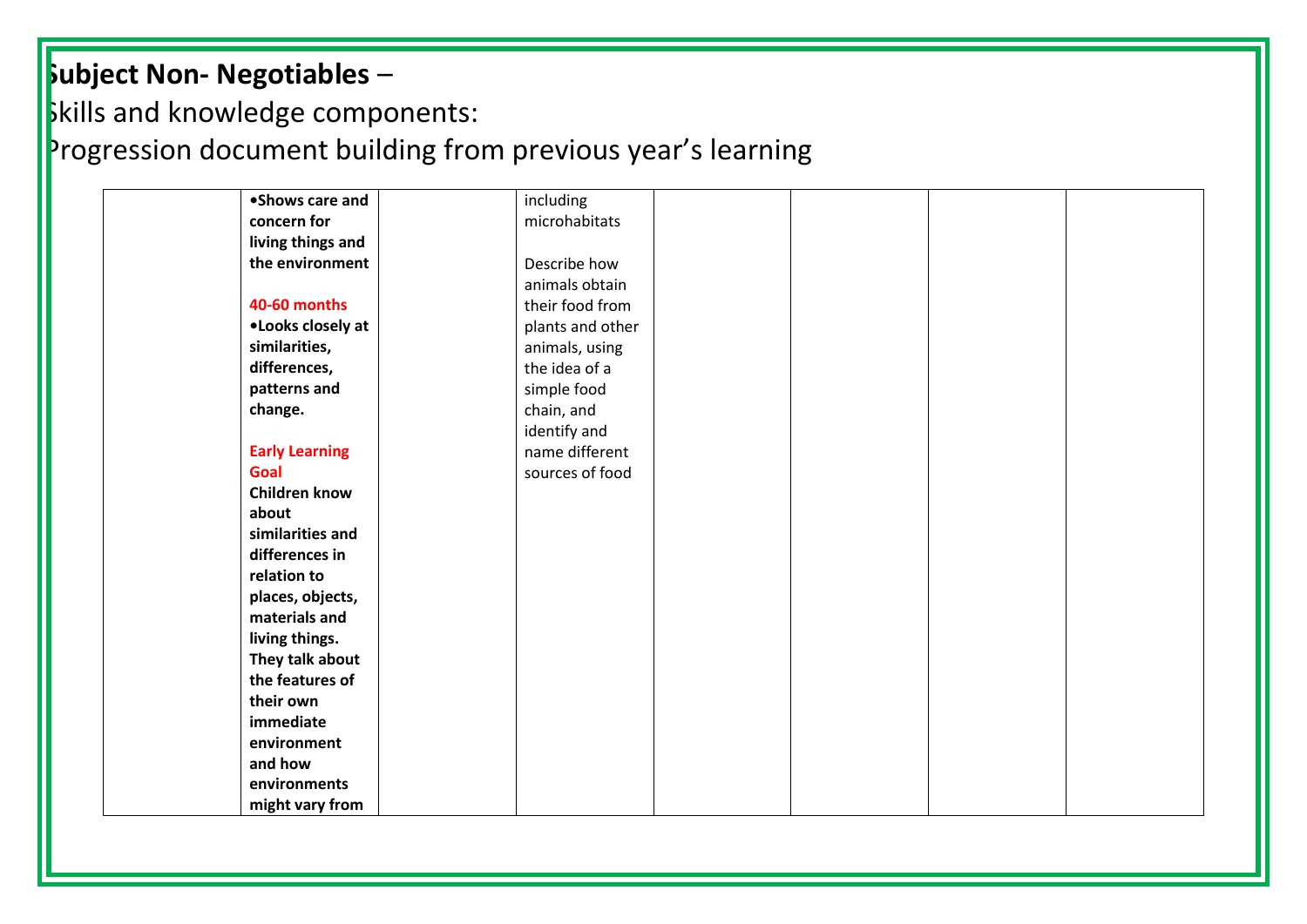## **Skills and knowledge components:**

|              | one another.<br>They make<br>observations of<br>animals and<br>plants and<br>explain why<br>some things<br>occur, and talk<br>about<br>changes. |  |                                                                                                                                                           |  |  |
|--------------|-------------------------------------------------------------------------------------------------------------------------------------------------|--|-----------------------------------------------------------------------------------------------------------------------------------------------------------|--|--|
| <b>Rocks</b> |                                                                                                                                                 |  | Compare and<br>group together<br>different kinds of<br>rocks on the<br>basis of their<br>appearance and<br>simple physical<br>properties                  |  |  |
|              |                                                                                                                                                 |  | Describe in<br>simple terms<br>how fossils are<br>formed when<br>things that have<br>lived are trapped<br>within rock<br>Recognise that<br>soils are made |  |  |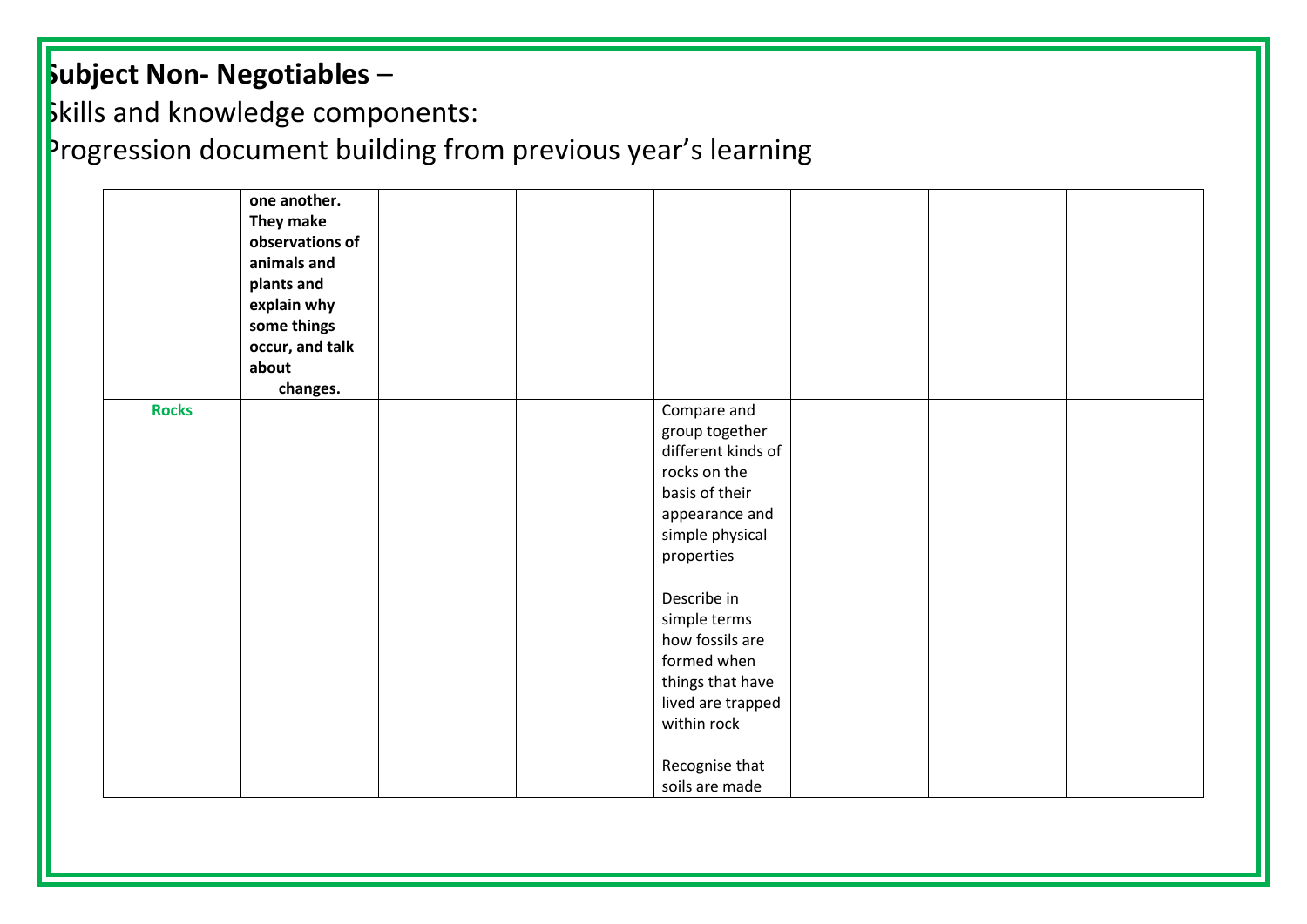**Skills and knowledge components:** 

|              | from rocks and<br>organic matter |                                     |
|--------------|----------------------------------|-------------------------------------|
| <b>Light</b> | Recognise that                   | Recognise that                      |
|              | they need light                  | light appears to                    |
|              | in order to see                  | travel in straight                  |
|              | things and that                  | lines                               |
|              | dark is the                      |                                     |
|              | absence of light                 | Use the idea that                   |
|              |                                  | light travels in                    |
|              | Notice that light                | straight lines to                   |
|              | is reflected from                | explain that                        |
|              | surfaces                         | objects are seen                    |
|              |                                  | because they                        |
|              | Recognise that                   | give out or                         |
|              | light from the                   | reflect light into                  |
|              | sun can be                       | the eye                             |
|              | dangerous and                    |                                     |
|              | that there are                   | Explain that we                     |
|              | ways to protect                  | see things                          |
|              | their eyes                       | because light<br>travels from light |
|              | Recognise that                   | sources to our                      |
|              | shadows are                      | eyes or from                        |
|              | formed when                      | light sources to                    |
|              | the light from a                 | objects and then                    |
|              | light source is                  | to our eyes                         |
|              | blocked by an                    |                                     |
|              | opaque object                    | Use the idea that                   |
|              |                                  | light travels in                    |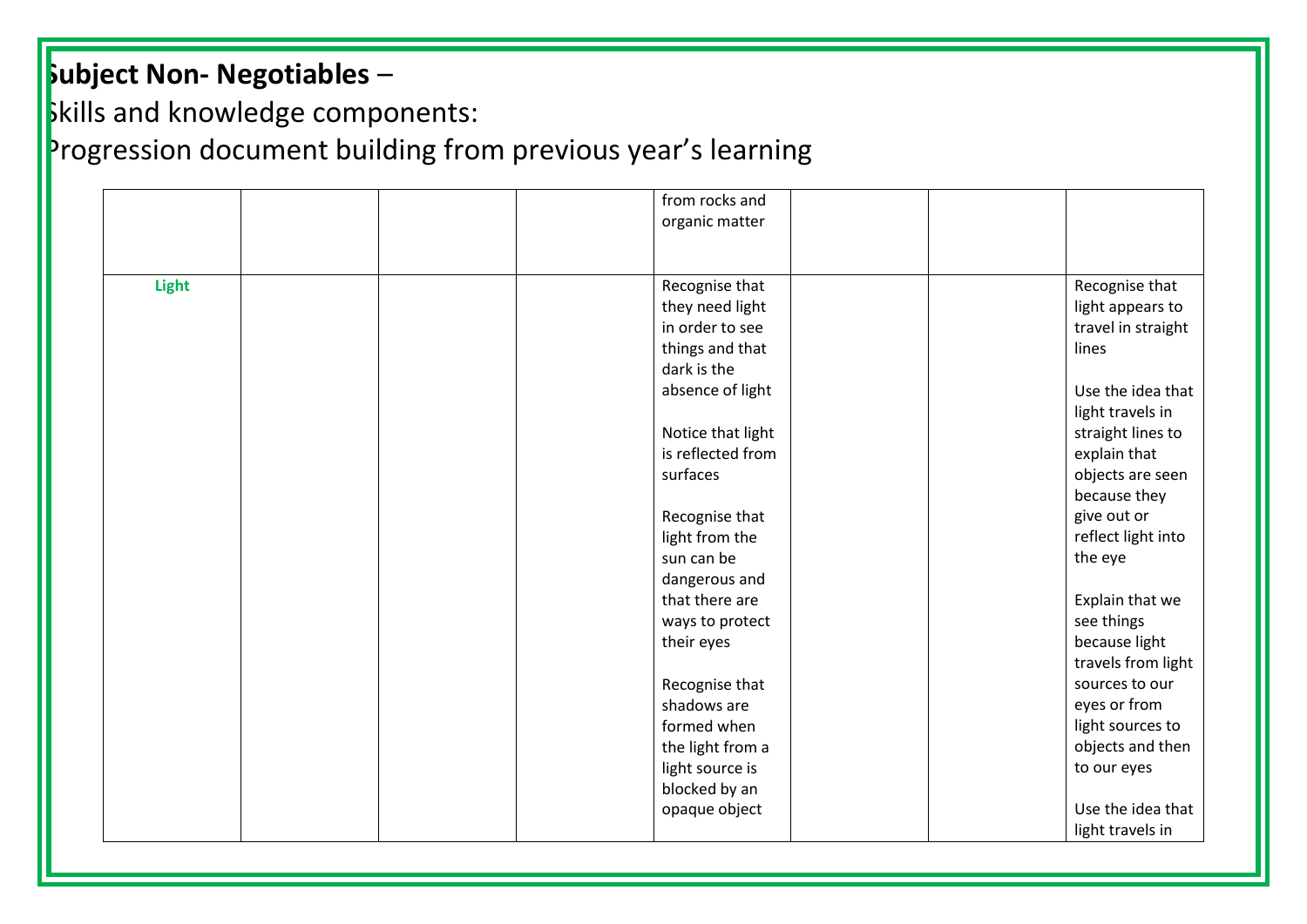**Skills and knowledge components:** 

|                   |  | Find patterns in<br>the way that the<br>size of shadows<br>change |                    | straight lines to<br>explain why<br>shadows have<br>the same shape<br>as the objects<br>that cast them |
|-------------------|--|-------------------------------------------------------------------|--------------------|--------------------------------------------------------------------------------------------------------|
| <b>Forces and</b> |  | Compare how                                                       | Explain that       |                                                                                                        |
| <b>Magnets</b>    |  | things move on                                                    | unsupported        |                                                                                                        |
|                   |  | different                                                         | objects fall       |                                                                                                        |
|                   |  | surfaces                                                          | towards the        |                                                                                                        |
|                   |  |                                                                   | Earth because of   |                                                                                                        |
|                   |  | Notice that some                                                  | the force of       |                                                                                                        |
|                   |  | forces need                                                       | gravity acting     |                                                                                                        |
|                   |  | contact between                                                   | between the        |                                                                                                        |
|                   |  | 2 objects, but                                                    | Earth and the      |                                                                                                        |
|                   |  | magnetic forces                                                   | falling object     |                                                                                                        |
|                   |  | can act at a                                                      |                    |                                                                                                        |
|                   |  | distance                                                          | Identify the       |                                                                                                        |
|                   |  |                                                                   | effects of air     |                                                                                                        |
|                   |  | Observe how                                                       | resistance, water  |                                                                                                        |
|                   |  | magnets attract                                                   | resistance and     |                                                                                                        |
|                   |  | or repel each                                                     | friction, that act |                                                                                                        |
|                   |  | other and attract                                                 | between moving     |                                                                                                        |
|                   |  | some materials                                                    | surfaces           |                                                                                                        |
|                   |  | and not others                                                    |                    |                                                                                                        |
|                   |  |                                                                   | Recognise that     |                                                                                                        |
|                   |  | Compare and                                                       | some               |                                                                                                        |
|                   |  | group together a                                                  | mechanisms         |                                                                                                        |
|                   |  | variety of                                                        | including levers,  |                                                                                                        |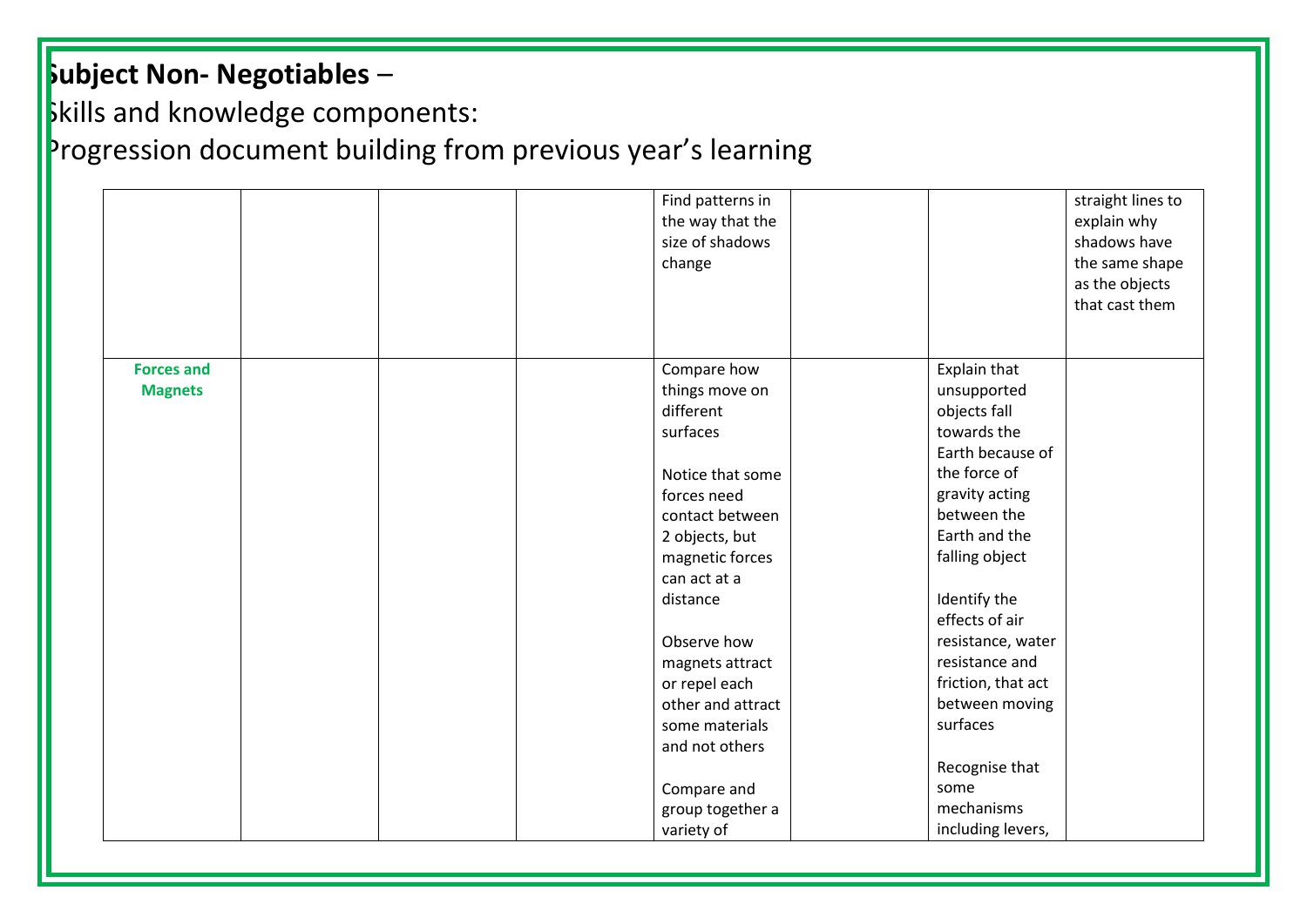### **Skills and knowledge components:** Progression document building from previous year's learning

|                       | everyday         |                    | pulleys and gears |
|-----------------------|------------------|--------------------|-------------------|
|                       | materials on the |                    | allow a smaller   |
|                       | basis of whether |                    | force to have a   |
|                       | they are         |                    | greater effect    |
|                       | attracted to a   |                    |                   |
|                       | magnet, and      |                    |                   |
|                       | identify some    |                    |                   |
|                       | magnetic         |                    |                   |
|                       | materials        |                    |                   |
|                       |                  |                    |                   |
|                       | Describe         |                    |                   |
|                       | magnets as       |                    |                   |
|                       |                  |                    |                   |
|                       | having 2 poles   |                    |                   |
|                       | Predict whether  |                    |                   |
|                       |                  |                    |                   |
|                       | 2 magnets will   |                    |                   |
|                       | attract or repel |                    |                   |
|                       | each other,      |                    |                   |
|                       | depending on     |                    |                   |
|                       | which poles are  |                    |                   |
|                       | facing           |                    |                   |
|                       |                  |                    |                   |
|                       |                  |                    |                   |
| <b>Properties and</b> |                  | Compare and        | Compare and       |
| changes of            |                  | group materials    | group together    |
| materials             |                  | together,          | everyday          |
|                       |                  | according to       | materials on the  |
|                       |                  | whether they are   | basis of their    |
|                       |                  | solids, liquids or | properties,       |
|                       |                  | gases              | including their   |
|                       |                  |                    |                   |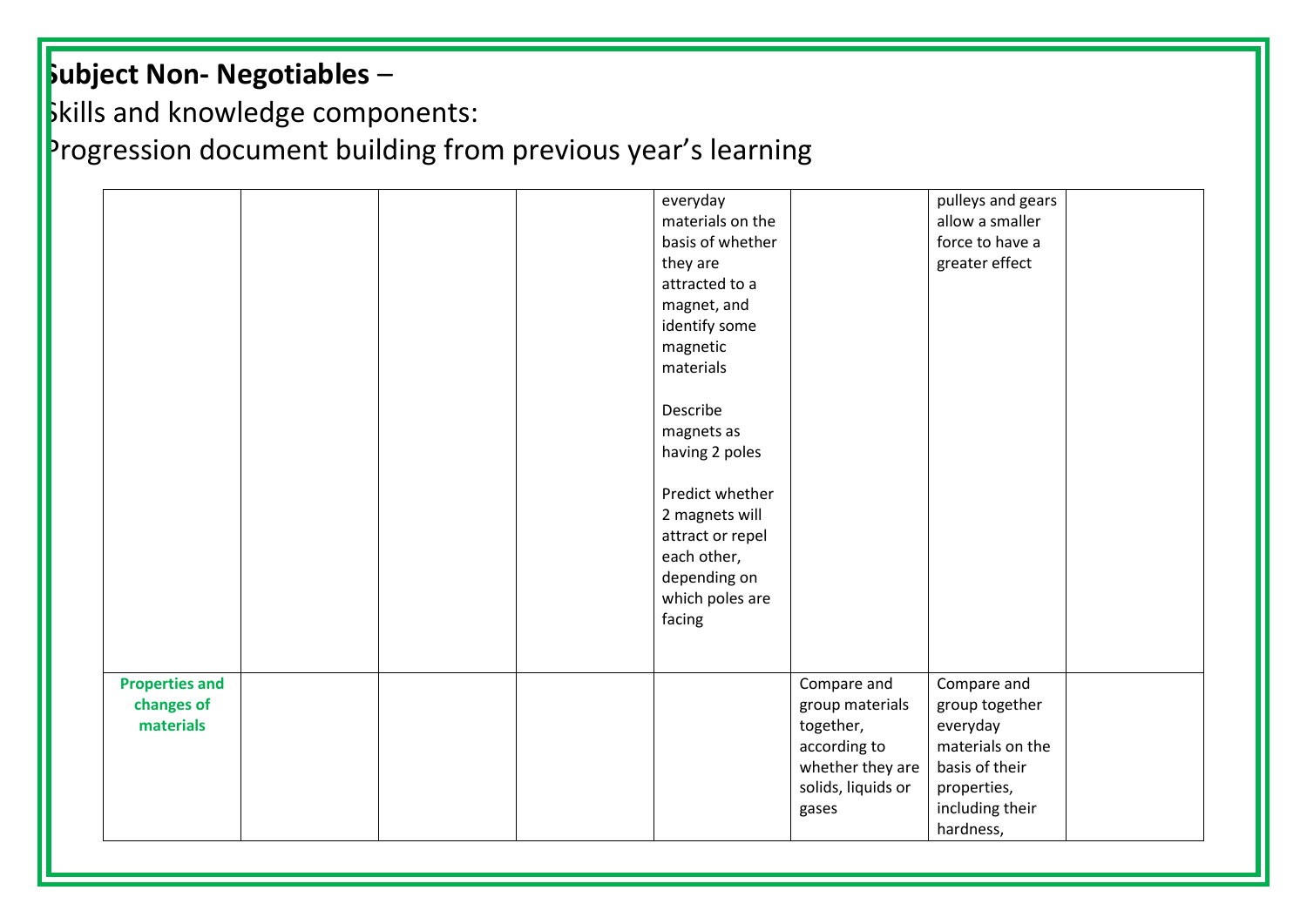### **Skills and knowledge components:** Progression document building from previous year's learning

|  |  | Observe that      | solubility,        |
|--|--|-------------------|--------------------|
|  |  | some materials    | transparency,      |
|  |  | change state      | conductivity       |
|  |  | when they are     | (electrical and    |
|  |  | heated or         | thermal), and      |
|  |  | cooled, and       | response to        |
|  |  | measure or        | magnets            |
|  |  | research the      |                    |
|  |  | temperature at    | Know that some     |
|  |  | which this        | materials will     |
|  |  | happens in        | dissolve in liquid |
|  |  | degrees Celsius   | to form a          |
|  |  | $(^{\circ}C)$     | solution, and      |
|  |  |                   | describe how to    |
|  |  | Identify the part | recover a          |
|  |  | played by         | substance from a   |
|  |  | evaporation and   | solution           |
|  |  | condensation in   |                    |
|  |  | the water cycle   | Use knowledge      |
|  |  | and associate     | of solids, liquids |
|  |  | the rate of       | and gases to       |
|  |  | evaporation with  | decide how         |
|  |  | temperature       | mixtures might     |
|  |  |                   | be separated,      |
|  |  |                   | including          |
|  |  |                   | through filtering, |
|  |  |                   | sieving and        |
|  |  |                   | evaporating        |
|  |  |                   |                    |
|  |  |                   | Give reasons,      |
|  |  |                   | based on           |
|  |  |                   |                    |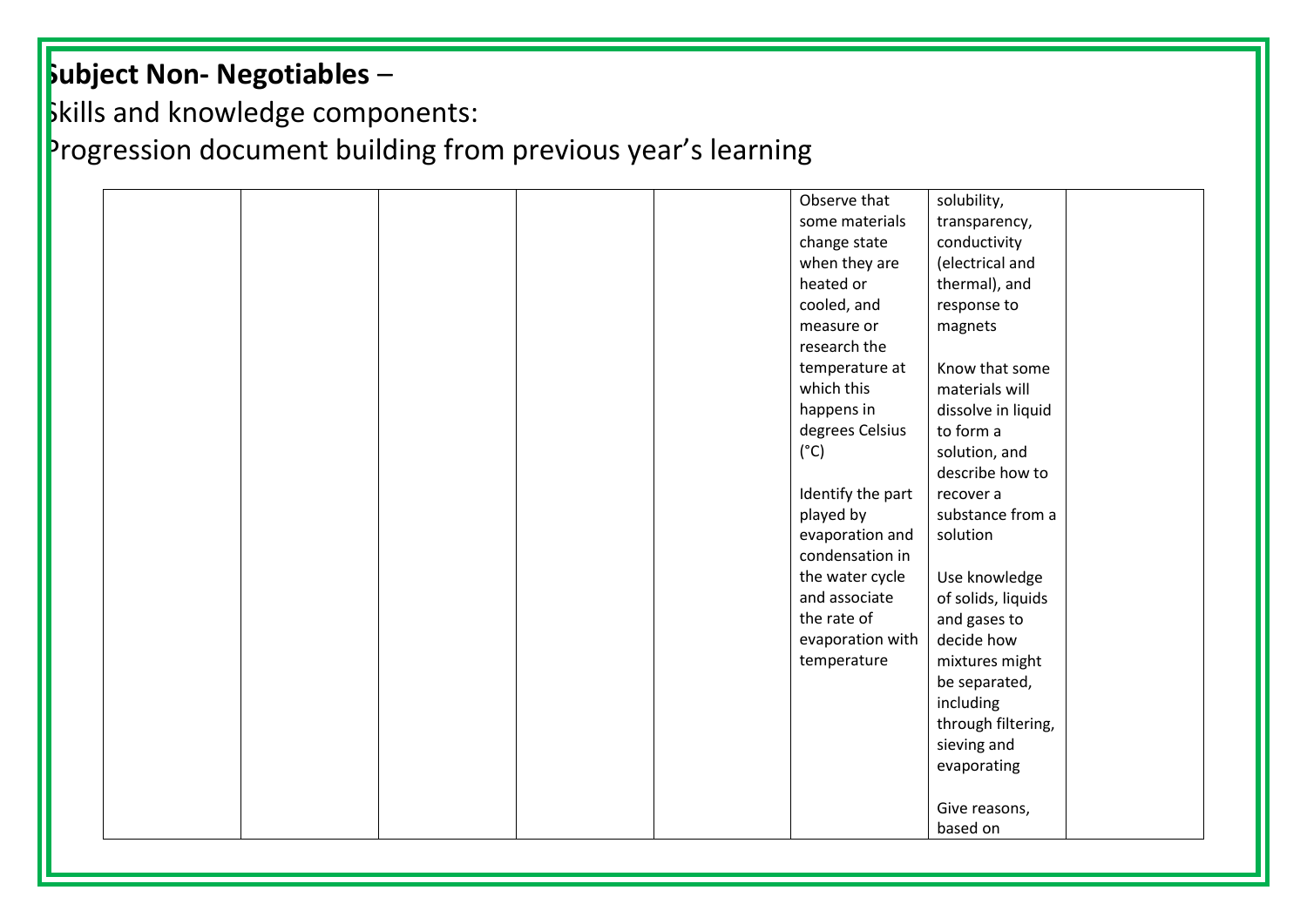**Skills and knowledge components:** 

|  |  |  | evidence from       |  |
|--|--|--|---------------------|--|
|  |  |  | comparative and     |  |
|  |  |  | fair tests, for the |  |
|  |  |  | particular uses of  |  |
|  |  |  | everyday            |  |
|  |  |  | materials,          |  |
|  |  |  | including metals,   |  |
|  |  |  | wood and plastic    |  |
|  |  |  |                     |  |
|  |  |  | Demonstrate         |  |
|  |  |  | that dissolving,    |  |
|  |  |  | mixing and          |  |
|  |  |  | changes of state    |  |
|  |  |  | are reversible      |  |
|  |  |  | changes             |  |
|  |  |  |                     |  |
|  |  |  | Explain that        |  |
|  |  |  | some changes        |  |
|  |  |  | result in the       |  |
|  |  |  | formation of        |  |
|  |  |  | new materials,      |  |
|  |  |  | and that this       |  |
|  |  |  | kind of change is   |  |
|  |  |  | not usually         |  |
|  |  |  | reversible,         |  |
|  |  |  | including           |  |
|  |  |  | changes             |  |
|  |  |  | associated with     |  |
|  |  |  | burning and the     |  |
|  |  |  | action of acid on   |  |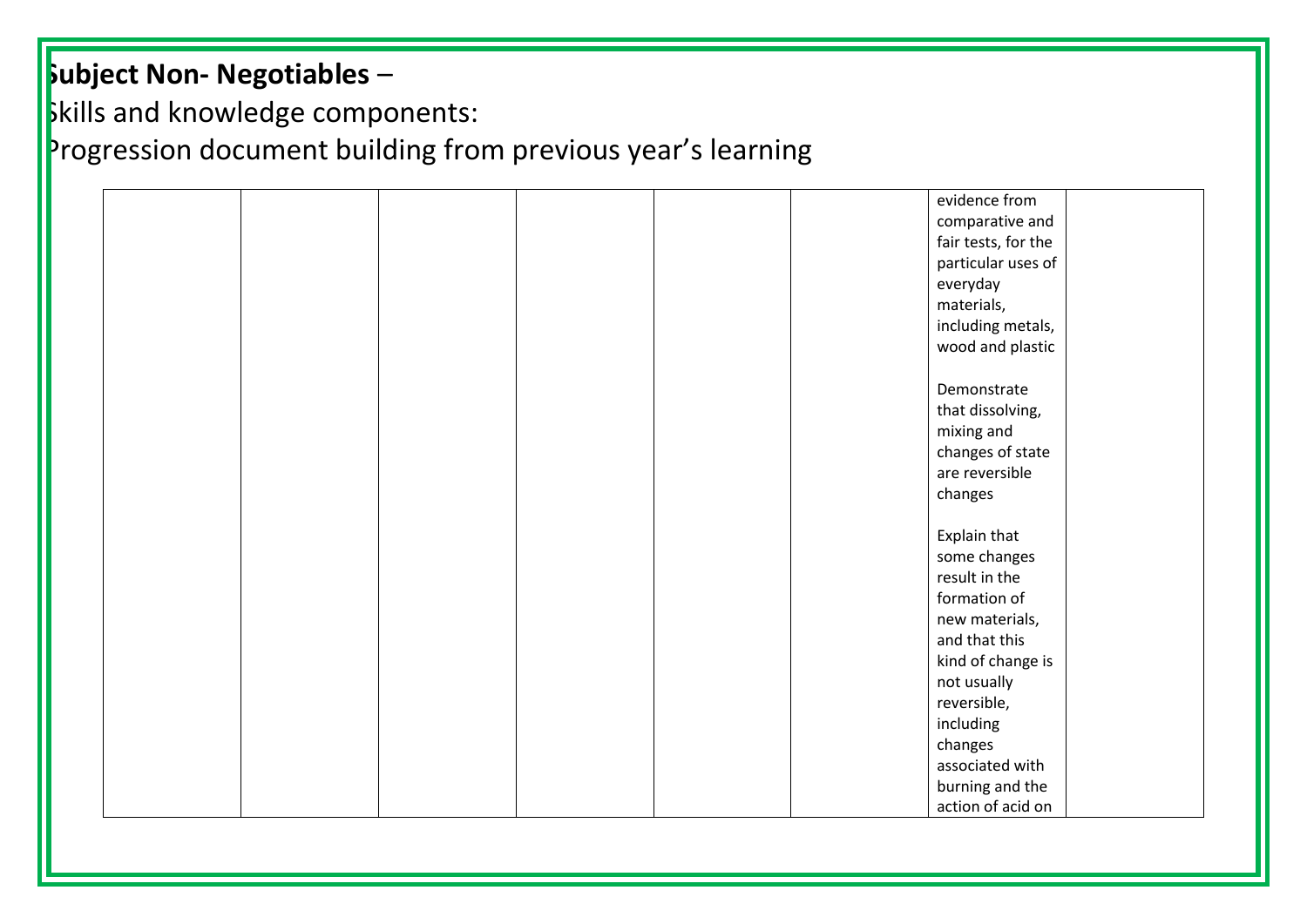**Skills and knowledge components:** 

|              |  |                                                                                                       | bicarbonate of<br>soda |  |
|--------------|--|-------------------------------------------------------------------------------------------------------|------------------------|--|
| <b>Sound</b> |  | Identify how<br>sounds are<br>made,<br>associating some<br>of them with<br>something<br>vibrating     |                        |  |
|              |  | Recognise that<br>vibrations from<br>sounds travel<br>through a<br>medium to the<br>ear               |                        |  |
|              |  | Find patterns<br>between the<br>pitch of a sound<br>and features of<br>the object that<br>produced it |                        |  |
|              |  | Find patterns<br>between the<br>volume of a<br>sound and the<br>strength of the                       |                        |  |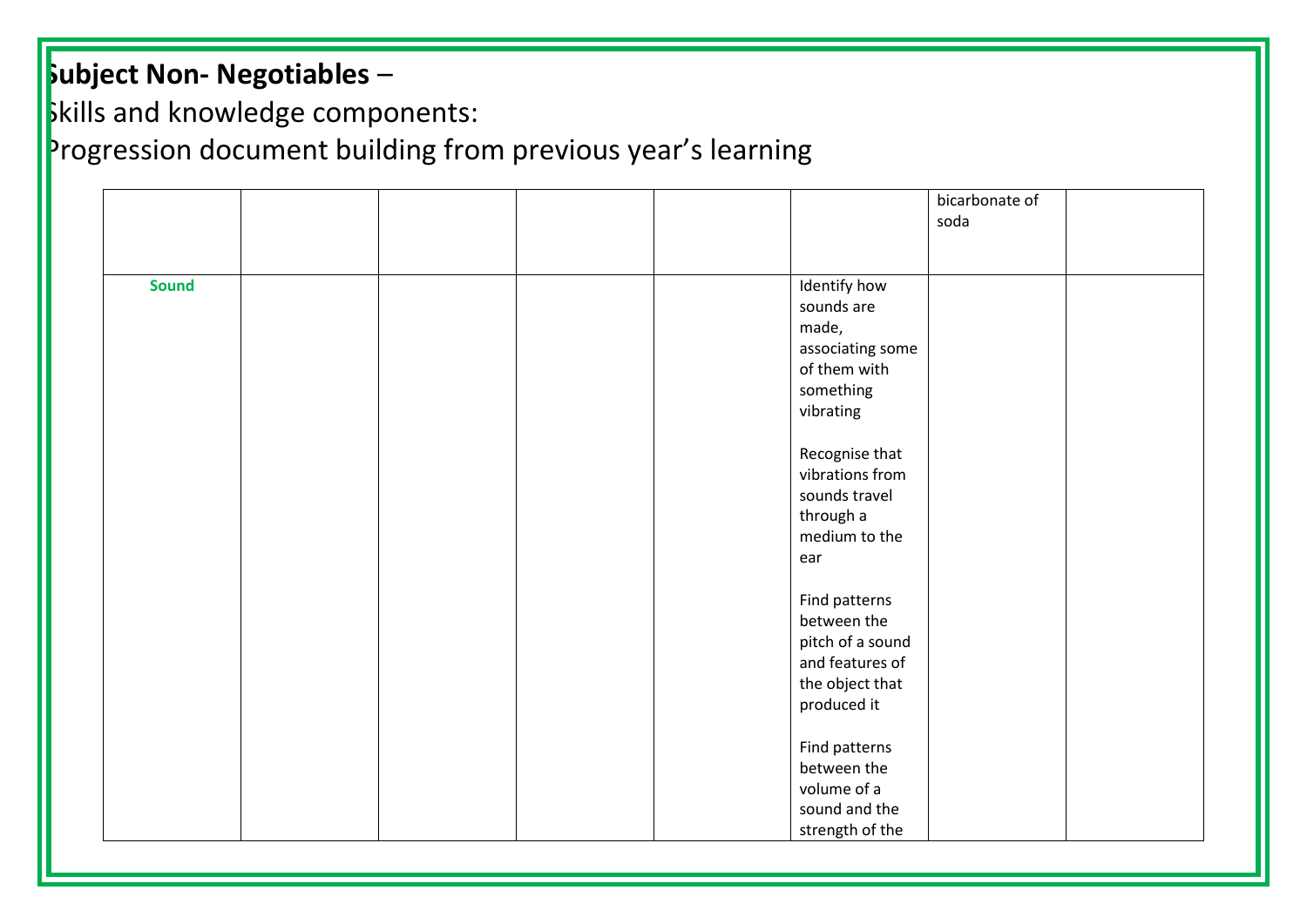**Skills and knowledge components:** 

|             | vibrations that<br>produced it<br>Recognise that<br>sounds get<br>fainter as the<br>distance from<br>the sound source<br>increases |                                                                |
|-------------|------------------------------------------------------------------------------------------------------------------------------------|----------------------------------------------------------------|
| Electricity | Identify common<br>appliances that<br>run on electricity                                                                           | Associate the<br>brightness of a<br>lamp or the<br>volume of a |
|             | Construct a                                                                                                                        | buzzer with the<br>number and                                  |
|             | simple series<br>electrical circuit,                                                                                               | voltage of cells                                               |
|             | identifying and                                                                                                                    | used in the                                                    |
|             | naming its basic<br>parts, including                                                                                               | circuit                                                        |
|             | cells, wires,                                                                                                                      | Compare and                                                    |
|             | bulbs, switches                                                                                                                    | give reasons for                                               |
|             | and buzzers                                                                                                                        | variations in how                                              |
|             |                                                                                                                                    | components                                                     |
|             | Identify whether                                                                                                                   | function,                                                      |
|             | or not a lamp                                                                                                                      | including the                                                  |
|             | will light in a                                                                                                                    | brightness of                                                  |
|             | simple series                                                                                                                      | bulbs, the                                                     |
|             | circuit, based on                                                                                                                  | loudness of                                                    |
|             | whether or not                                                                                                                     | buzzers and the                                                |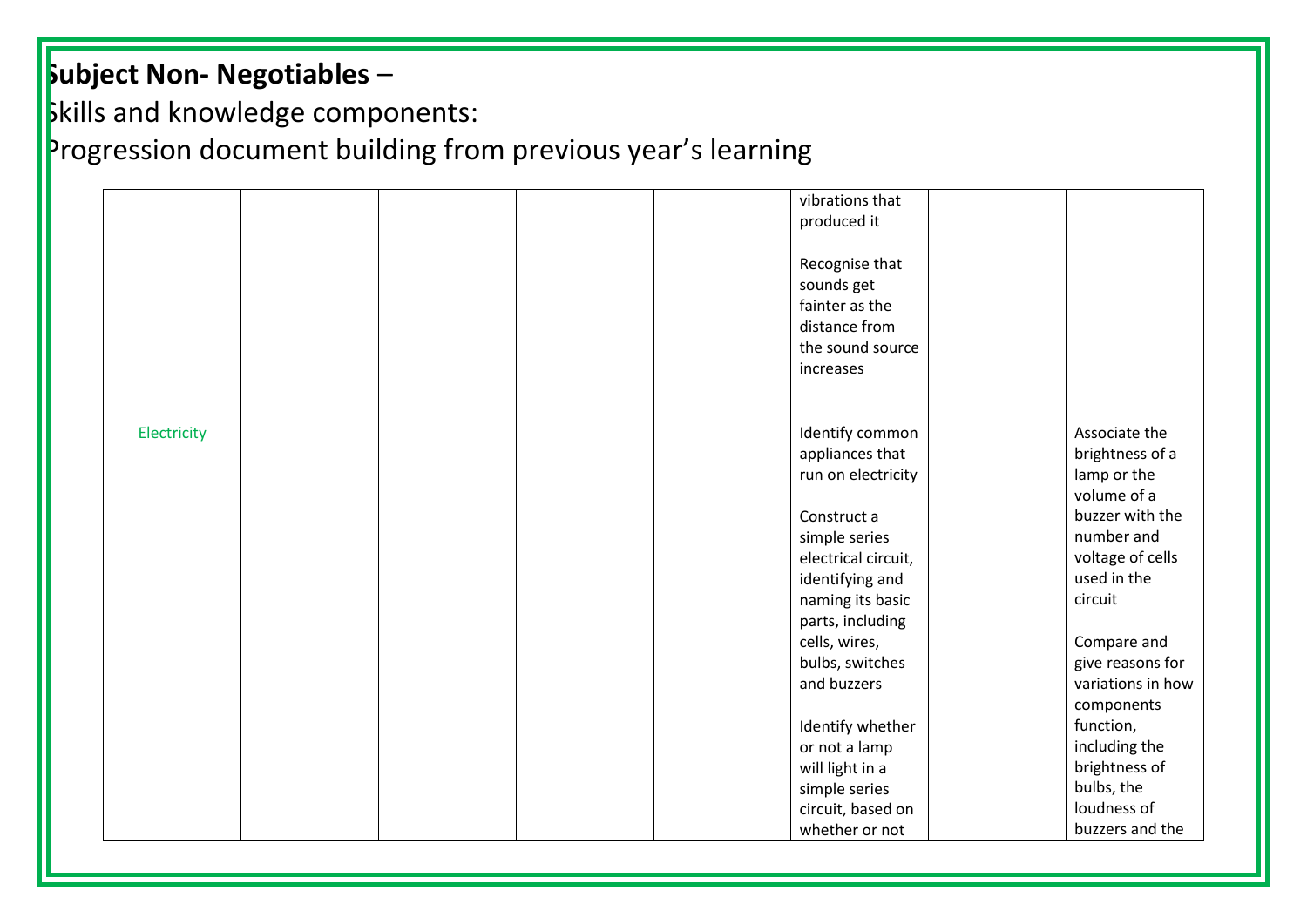# **Skills and knowledge components:**

|                        |  |  | the lamp is part |                 | on/off position   |  |
|------------------------|--|--|------------------|-----------------|-------------------|--|
|                        |  |  | of a complete    |                 | of switches       |  |
|                        |  |  | loop with a      |                 |                   |  |
|                        |  |  | battery          |                 | Use recognised    |  |
|                        |  |  |                  |                 | symbols when      |  |
|                        |  |  | Recognise that a |                 | representing a    |  |
|                        |  |  | switch opens and |                 | simple circuit in |  |
|                        |  |  | closes a circuit |                 | a diagram         |  |
|                        |  |  | and associate    |                 |                   |  |
|                        |  |  | this with        |                 |                   |  |
|                        |  |  | whether or not a |                 |                   |  |
|                        |  |  | lamp lights in a |                 |                   |  |
|                        |  |  | simple series    |                 |                   |  |
|                        |  |  | circuit          |                 |                   |  |
|                        |  |  |                  |                 |                   |  |
|                        |  |  |                  |                 |                   |  |
|                        |  |  | Recognise some   |                 |                   |  |
|                        |  |  | common           |                 |                   |  |
|                        |  |  | conductors and   |                 |                   |  |
|                        |  |  | insulators, and  |                 |                   |  |
|                        |  |  | associate metals |                 |                   |  |
|                        |  |  | with being good  |                 |                   |  |
|                        |  |  | conductors       |                 |                   |  |
|                        |  |  |                  |                 |                   |  |
|                        |  |  |                  |                 |                   |  |
| <b>Earth and Space</b> |  |  |                  | Describe the    |                   |  |
|                        |  |  |                  | movement of     |                   |  |
|                        |  |  |                  | the Earth and   |                   |  |
|                        |  |  |                  | other planets   |                   |  |
|                        |  |  |                  | relative to the |                   |  |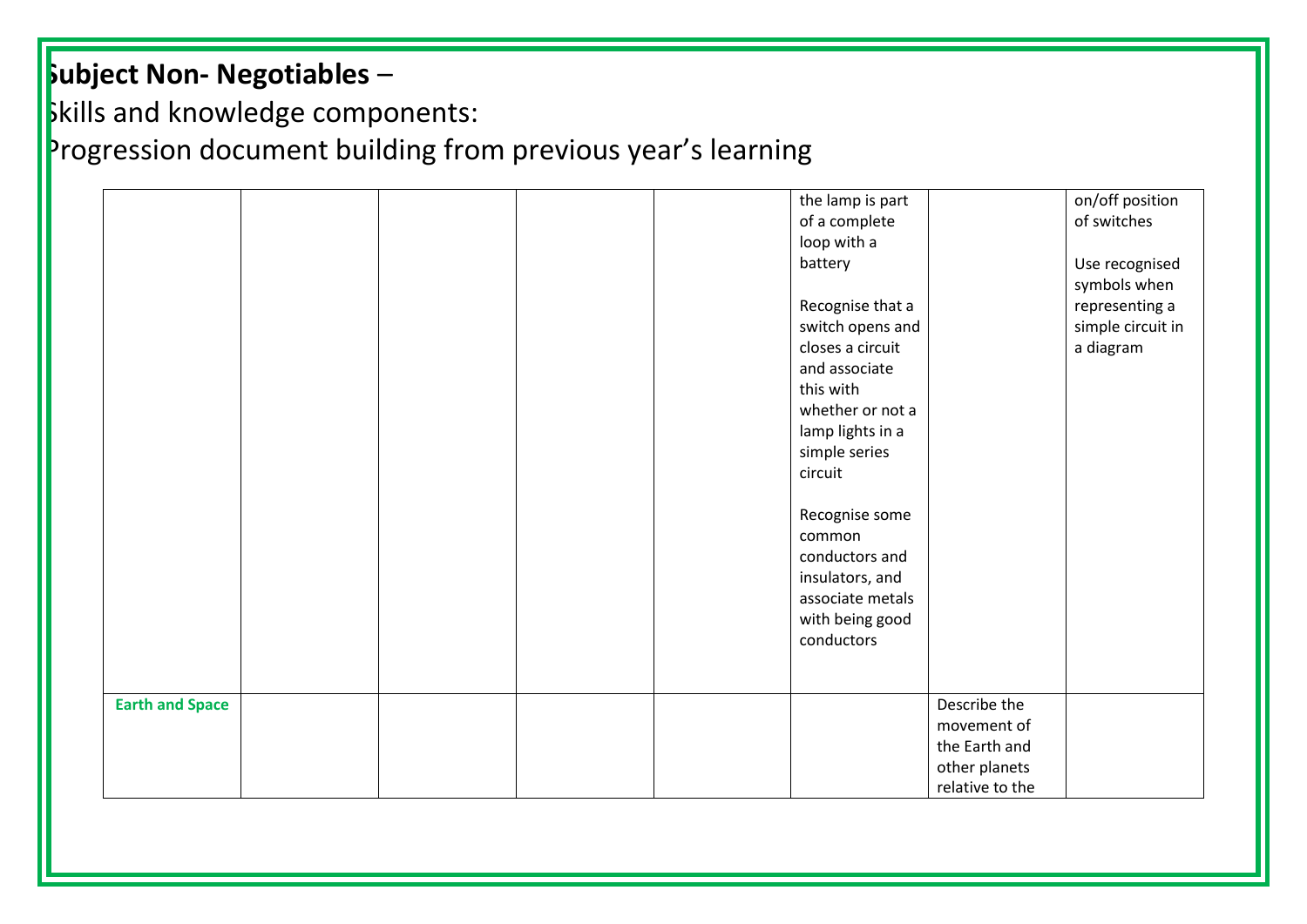**Skills and knowledge components:** 

|                                            |  | sun in the solar<br>system                                                                                                     |                                                                                                         |
|--------------------------------------------|--|--------------------------------------------------------------------------------------------------------------------------------|---------------------------------------------------------------------------------------------------------|
|                                            |  | Describe the<br>movement of<br>the moon<br>relative to the<br>Earth                                                            |                                                                                                         |
|                                            |  | Describe the sun,<br>Earth and moon<br>as approximately<br>spherical bodies                                                    |                                                                                                         |
|                                            |  | Use the idea of<br>the Earth's<br>rotation to<br>explain day and<br>night and the<br>apparent<br>movement of<br>the sun across |                                                                                                         |
|                                            |  | the sky                                                                                                                        |                                                                                                         |
| <b>Evolution and</b><br><b>Inheritance</b> |  |                                                                                                                                | Recognise that<br>living things have<br>changed over<br>time and that<br>fossils provide<br>information |